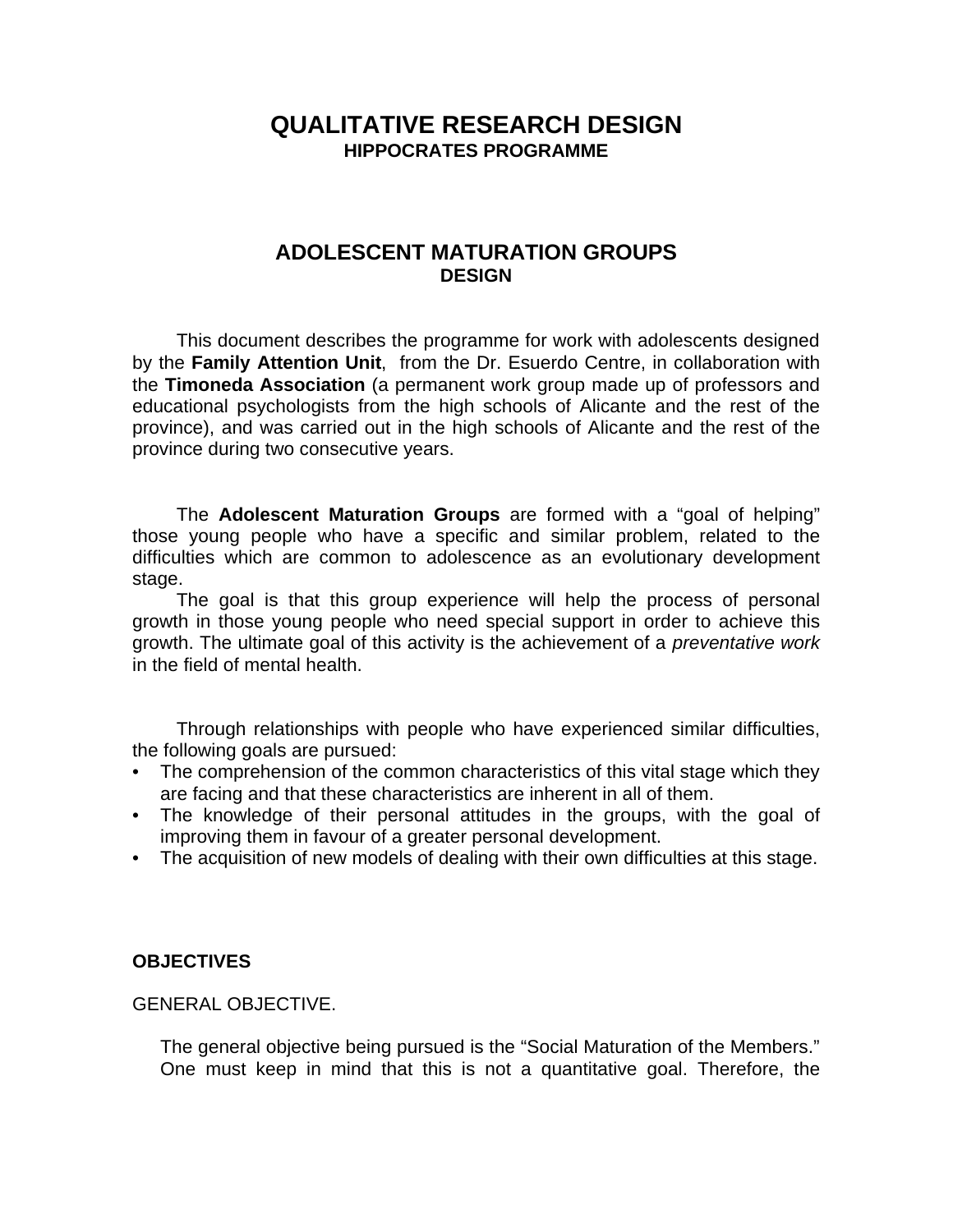progress in social maturation for each member must be determined and ranked by the group's trainer over the course of time.

# SPECIFIC OBJECTIVES.

- 1. Establish an appropriate atmosphere in which the members of the group feel free to express any emotion, feeling or difficulty.
- 2. Encourage the interaction among the group members, which will bring them to a search for common areas and a mutual identity.
- 3. Develop the cohesion of the group and the feeling of belonging, which will allow the resources for treatment to act within the group.
- 4. Accompany each individual in the attaining of his own goals, set for each one of the members of the group before the sessions during interviews held with the trainer.
- 5. Incorporate the achievement of the individual goals into the group. In other words, to help the individuals find fulfilment and to help the group achieve the fullest usefulness.

# **DESCRIPTION OF THE ACTIVITY**

These **organised groups** will consist of an average of 10 members, between the ages of 16 and 17, who will periodically attend a weekly session lasting for one hour. The groups will be **open**, since new members are not added to the group after a fixed period of time or because they have finished the task, but because they have obtained the goal of *a better integral development of the adolescent.*

The sessions are directed by a therapist, who in this task acts more like a "**trainer**," accompanied by an **observer** (a member of Timoneda). This observer participates by gathering written information about the sessions. The goal is that this experience should be practical for the participants, thus contributing to the spread of similar initiatives in educational resources.